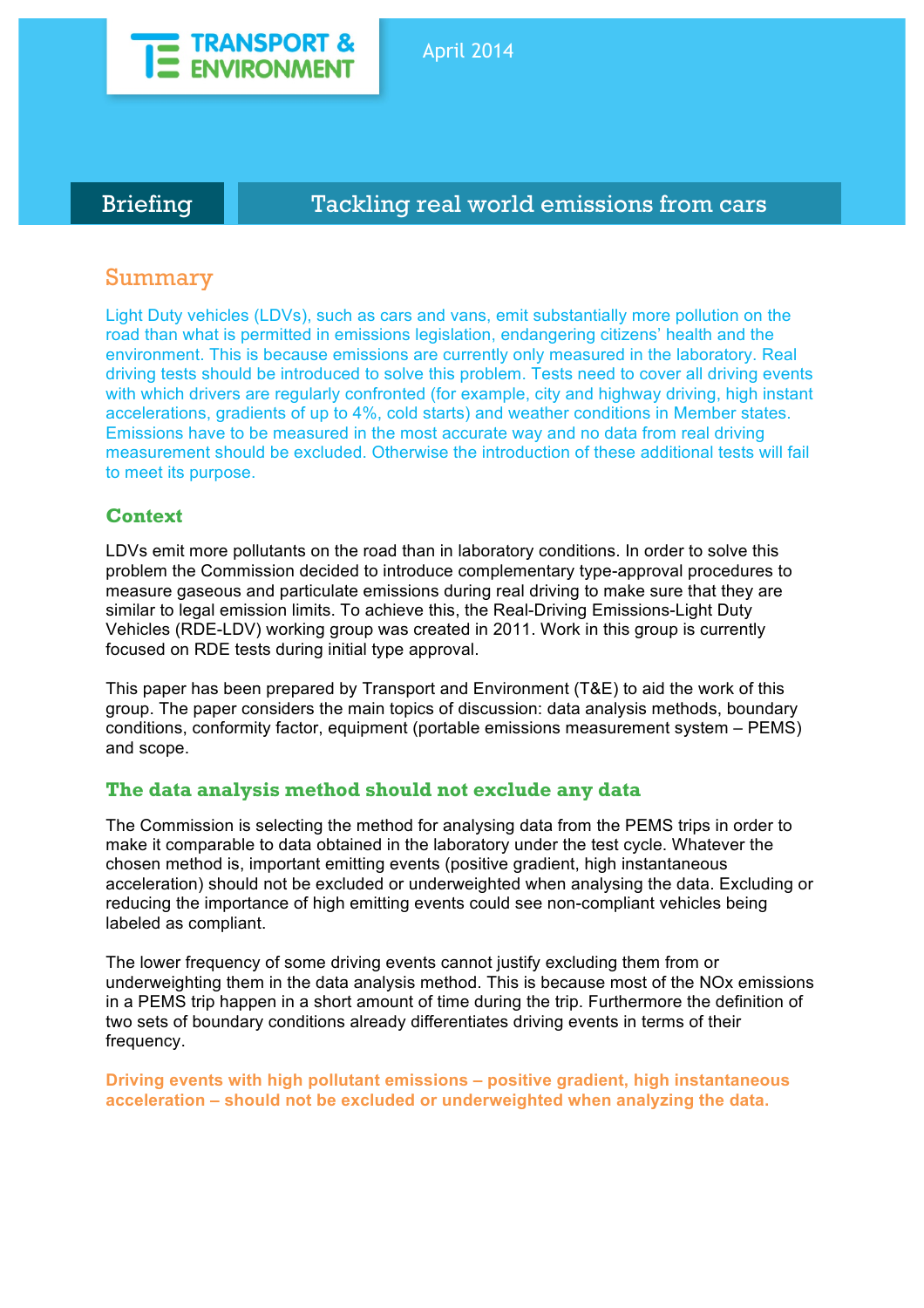## **'Normal' boundary conditions must be representative of real driving**

Boundary conditions allow for distinguishing between a valid and an invalid test. They can be divided between dynamic boundary conditions related to the drive (such as the load) and ambient boundary conditions (altitude, temperature and humidity). The Commission is considering the definition of two sets of boundary conditions. The first one, with a lower associated conformity factor, would correspond to 'normal' driving conditions. The second one, with a higher conformity factor, would correspond to 'extended' driving conditions.

'Normal' boundary conditions should include the full range of driving parameters occurring during the Worldwide Harmonized Light Duty Driving Test Cycle (WLTC)<sup>1</sup>. While it is clearly not practicable to repeat the WLTC cycle, it is possible to ensure that a test includes low, medium, high and very high speed components plus the range of accelerations, decelerations and stops consistent with the WLTC. High accelerations and gradients of up to 4% emit greater amounts of NOx and therefore should be included. The definition of the minimum temperature should take into account the average minimum temperature in the different Member States.

A conformity factor of 1, or very close to 1, should be applied to the 'normal' boundary conditions. These tests should be performed on a large number of vehicles with the vehicle  $f_{\text{amily}}^2$  approach defined tightly. Tests performed under the 'extended' boundary conditions could apply a higher conformity factor and a broader vehicle family definition.

**The "normal" boundary conditions should include the full range of conditions experienced regularly by drivers including high instant accelerations and gradient.**

### **Cold start and DPF regeneration need to be included**

Cold start and diesel particulate filter (DPF) regeneration are high-emitting events that occur during 'normal driving' and should therefore be included within the 'normal' boundary conditions. If underrepresented in a single PEMS trips, a correction factor may have to be considered for correcting the PEMS trips results.



The effect of active DPF regeneration on NOx emissions is illustrated below.

Source: http://emissionsanalytics.com/dpf-regeneration-mysteries. Graph by Joseph Ruxton, Imperial College London

<sup>&</sup>lt;sup>1</sup> Work to replace the current New European Driving Cycle (NEDC) by the WLTC is currently being carried out by the Commission.<br><sup>2</sup> A vehicle family is a group of vehicles that differs in certain essential respects to pre reduction in the number of tests carried out.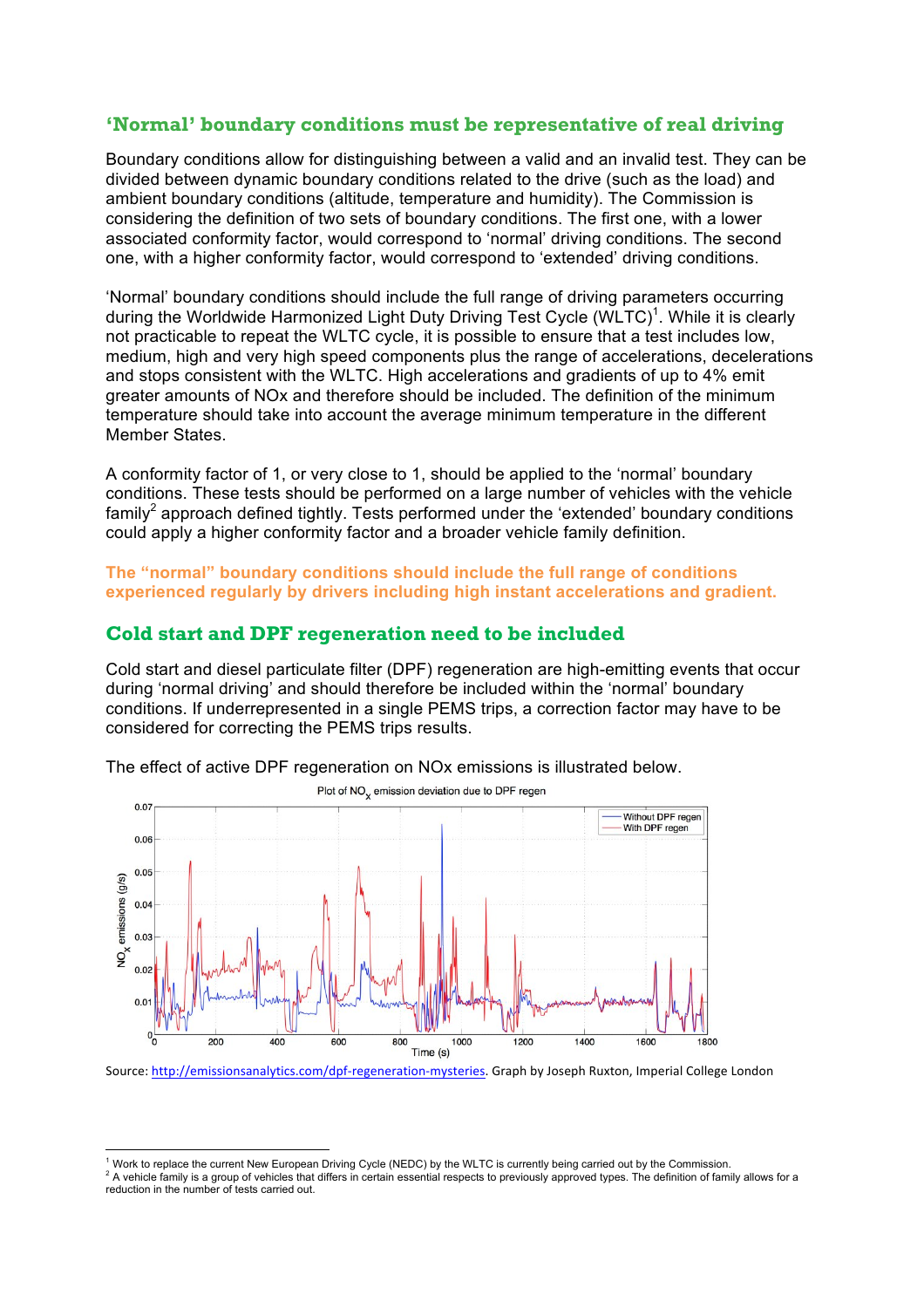### **Cold start and DPF regeneration should be included in the 'normal' boundary conditions.**

## **Data from PEMS measurement should be publicly available**

Data from the Type 1 test (pollutant emissions measurement during initial type approval) is currently available in the Certificate of Conformity (CoC) of every vehicle. For the sake of transparency, PEMS data should also be made available both in the CoC and online.

## **PEMS equipment should measure emissions directly**

PEMS equipment includes, among other elements, a flow meter located outside the vehicle and connected to the exhaust pipe that measures the total airstream (total volume) of the exhaust gas.

Car manufacturers want to replace the flow meter with the vehicle on-board diagnostics (OBD). T&E opposes the use of the OBD as it could be subject to gaming. Only direct measurement will suffice – with a flow meter.

## **All pollutants have to be measured**

The Commission is considering not measuring hydrocarbon (HC) emissions. HC emissions result from unburnt fuel and are higher at low temperatures (cold start and low temperatures). Furthermore HC emissions are to become increasingly important. Methane (CH4) emissions, a type of HC, will increase substantially with the introduction of gas-powered vehicles. In this context the Commission will have to define CH4 emission limits and will have to ensure compliance in real driving conditions. This is why it is necessary to measure HC and CH4 emissions in real life. Both are measured using the same PEMS equipment – a flame ionisation detector (FID).

**Given the increase in gas vehicles and their methane emissions, hydrocarbon emissions need to be measured.**

## **A coherent and global approach for air pollutants and CO2 checks is needed**

Introducing emissions tests in real life should be part of a wider strategy on emission checks by the Commission.

The RDE initiative complements the introduction of a new test cycle for measuring pollutant emissions in the laboratory – the World Light Duty Test Cycle and Procedures (WLTC/P). The introduction of a new test cycle is necessary because CO2 emissions are on average 23% higher than test values and that this disparity is growing. There are two main reasons for this:

- The test is over 30 years old and unrepresentative of real-world driving.
- The test procedures are outdated and lax and contain many loopholes that carmakers are increasingly exploiting to lower the test results ('cycle beating').

However, even these two developments during the initial type approval stage are not enough. T&E advocates improvements at multiple stages in the process of monitoring as illustrated on the next page.